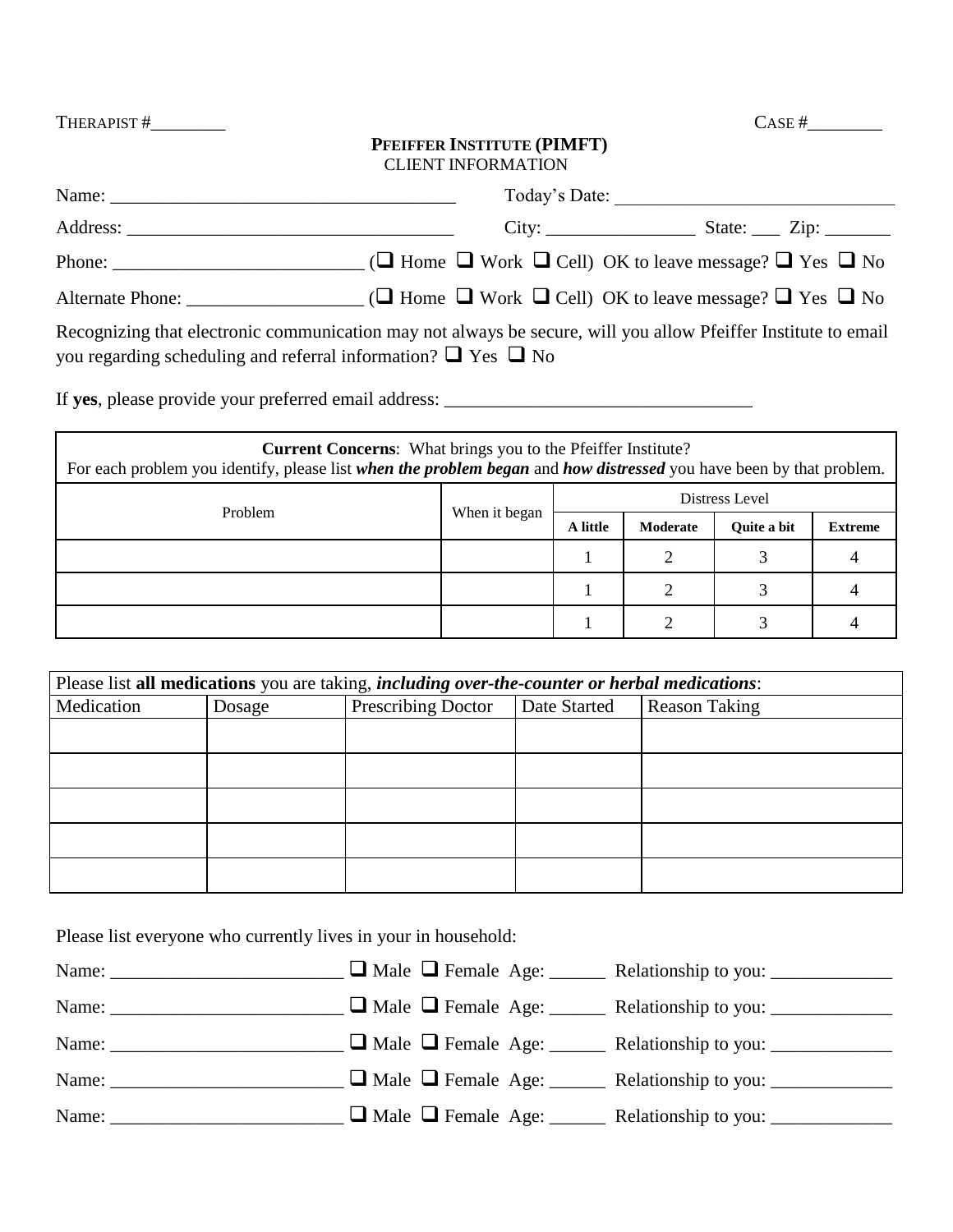*Please provide the following information about yourself by checking the boxes that apply:*

|                                                  | What is the highest level of education that you have |
|--------------------------------------------------|------------------------------------------------------|
|                                                  | completed?                                           |
|                                                  | $\Box$ 1. Grade school                               |
| What is your gender?                             | $\Box$ 2. High school (or GED)                       |
| $\Box$ 1. Male                                   | $\Box$ 3. Some college                               |
| $\Box$ 2. Female                                 | 4. Bachelor's degree                                 |
| $\Box$ 3. Other                                  | 5. Graduate Student                                  |
| What is your sexual orientation?                 | $\Box$ 6. Master's degree                            |
| $\Box$ 1. Heterosexual                           | $\Box$ 7. Doctorate degree                           |
| $\Box$ 2. Gay / Lesbian                          |                                                      |
| $\Box$ 3. Bisexual                               | What is your employment status?                      |
|                                                  | $\Box$ 1. Employed full-time                         |
|                                                  | $\Box$ 2. Employed part-time                         |
| What language do you prefer to speak in therapy? |                                                      |
| $\Box$ 1. English                                | $\Box$ 3. Unemployed                                 |
| $\Box$ 2. Spanish                                | $\Box$ 4. Homemaker                                  |
|                                                  | $\Box$ 5. Retired                                    |
|                                                  | $\Box$ 6. Student                                    |
| What is your racial or ethnic origin?            |                                                      |
| $\Box$ 1. American Indian or Alaska Native       | What is your current annual income?                  |
| $\Box$ 2. Asian or Pacific Islander              | $\Box$ 1. Less than \$10,000                         |
| $\Box$ 3. African-American / Black               | 2. $$10,000 - $19,999$                               |
| $\Box$ 4. Caucasian / White                      | $\Box$ 3. \$20,000 - \$29,999                        |
| $\Box$ 5. Latino/a                               | $\Box$ 4. \$30,000 - \$39,999                        |
|                                                  | $\Box$ 5. \$40,000 - \$49,999                        |
|                                                  | $\Box$ 6. \$50,000 - \$59,999                        |
|                                                  | $\Box$ 7. \$60,000 - \$69,999                        |
| What is your religious preference?               | $\Box$ 8. \$70,000 or above                          |
| $\Box$ 1. Catholic                               |                                                      |
| $\Box$ 2. Protestant (Baptist, Methodist, etc.)  | What is your current relationship status?            |
| 3. Latter-Day Saint (Mormon)                     | $\Box$ 1. Single, never married, not dating          |
| $\Box$ 4. Jewish                                 | $\Box$ 2. Single, divorced or separated              |
| $\Box$ 5. Muslim                                 | $\Box$ 3. Single, widowed                            |
|                                                  | $\Box$ 4. Dating                                     |
| $\Box$ 7. None                                   | $\Box$ 5. Living together                            |
| Do you have any children?                        | $\Box$ 6. Engaged to be married                      |
| $\Box$ 1. No                                     | $\Box$ 7. Married, first marriage                    |
|                                                  | □ 8. Married, second or third marriage               |
|                                                  | How long have you been in this current relationship? |

\_\_\_\_\_\_\_\_\_\_\_\_\_\_\_\_\_\_\_\_\_\_\_\_\_\_\_\_\_\_\_\_\_\_\_\_\_\_\_\_\_\_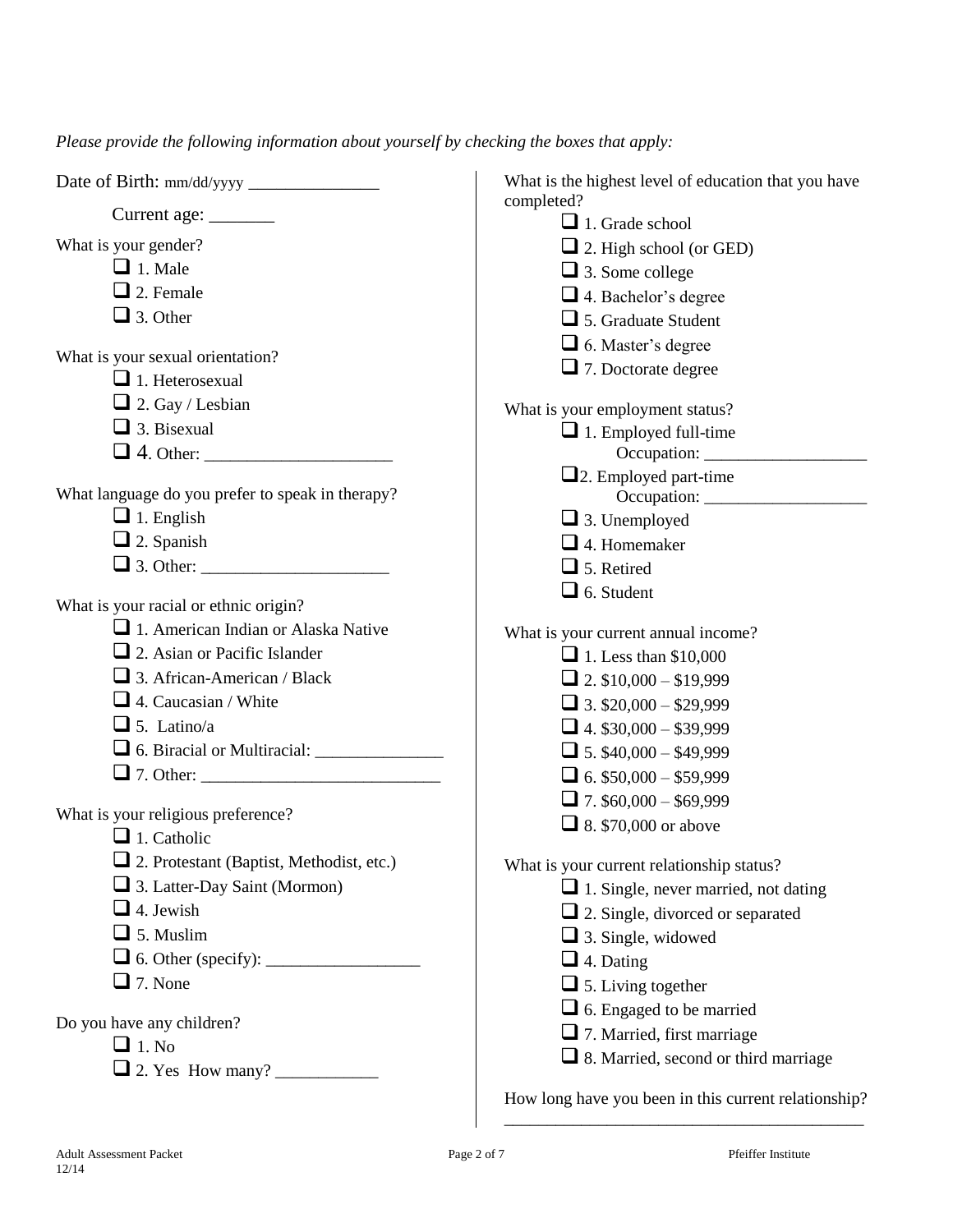- On the following checklist, please indicate problems that are a concern to you about *YOURSELF*:
	- $\Box$  1. chronic illness/pain
	- $\Box$  2. depression
	- $\Box$  3. anxiety/worries
	- $\Box$  4. stress
	- $\Box$  5. sexual abuse / rape
	- $\Box$  6. eating disorder
	- $\Box$  7. relationship problem
	- $\Box$  8. physical problem
	- $\Box$  9. excessive alcohol/drugs
	- $\Box$  10. family relationships
	- $\Box$  11. sexual problems
	- $\Box$  12. parenting
	- $\Box$  13. self-esteem
	- $\Box$  14. lack of assertiveness
	- $\Box$  15. suicidal thoughts
	- $\Box$  16. anger
	- $\Box$  17. grief
	- $\Box$  18. self-injury / self-mutilation
	- $\Box$  19. sexual addiction
	- $\Box$  20. emotional abuse in childhood
	- $\Box$  21. physical abuse in childhood
	- 22. sexual abuse in childhood
	- $\Box$  23. other (please specify)

Problems that are a concern to you about *YOUR PARTNER:*

- $\Box$  1. chronic illness/pain
- $\Box$  2. depression
- $\Box$  3. anxiety/worries
- $\Box$  4. stress
- $\Box$  5. sexual abuse / rape
- $\Box$  6. eating disorder
- $\Box$  7. relationship problem
- □ 8. physical problem
- $\Box$  9. excessive alcohol/drugs
- $\Box$  10. family relationships
- $\Box$  11. sexual problems
- $\Box$  12. parenting
- $\Box$  13. self-esteem
- $\Box$  14. lack of assertiveness
- $\Box$  15. suicidal thoughts
- $\Box$  16. anger
- $\Box$  17. grief
- $\Box$  18. self-injury / self-mutilation
- $\Box$  19. sexual addiction
- 20. emotional abuse in childhood
- □ 21. physical abuse in childhood
- 22. sexual abuse in childhood
- $\Box$  23. other (please specify)

Problems that are a concern to you about *YOUR RELATIONSHIP*:

- $\Box$  1. poor communication.
- $\Box$  2. argue about finances.
- $\Box$  3. not enough time together.
- $\Box$  4. fighting/arguing.
- □ 5. physical violence.
- $\Box$  6. excessive alcohol/drugs.
- $\Box$  7. refuses sex too often.
- □ 8. demands sex too often.
- $\Box$  9. physical sexual problems (impotence, painful intercourse, etc.).
- $\Box$  10. parenting differences.
- $\Box$  11. partner too controlling.
- $\Box$  12. different values.
- $\Box$  13. emotional abuse.
- $\Box$  14. difficulties with in-laws/extended family
- $\Box$  15. other (please specify):

### Problems that are a concern to you about your *CHILDREN/FAMILY:*

- $\Box$  1. stealing
- $\Box$  2. fire setting
- $\Box$  3. truancy
- $\Box$  4. fighting
- $\Box$  5. drugs/alcohol
- $\Box$  6. adolescent pregnancy
- $\Box$  7. sexual abuse (victim)
- $\Box$  8. sexual abuser
- $\Box$  9. disobedience
- $\Box$  10. divorce adjustment
- $\Box$  11. death in family
- $\Box$  12. anger
- $\Box$  13. peer relationships
- □ 14. poor self-esteem
- $\Box$  15. bed-wetting/soiling
- $\Box$  16. destructiveness
- $\Box$  17. issues with stepchildren/stepparenting
- $\Box$  18. eating disorder
- $\Box$  19. self-injury / self-mutilation
- $\Box$  20. other (please specify)  $\_\_$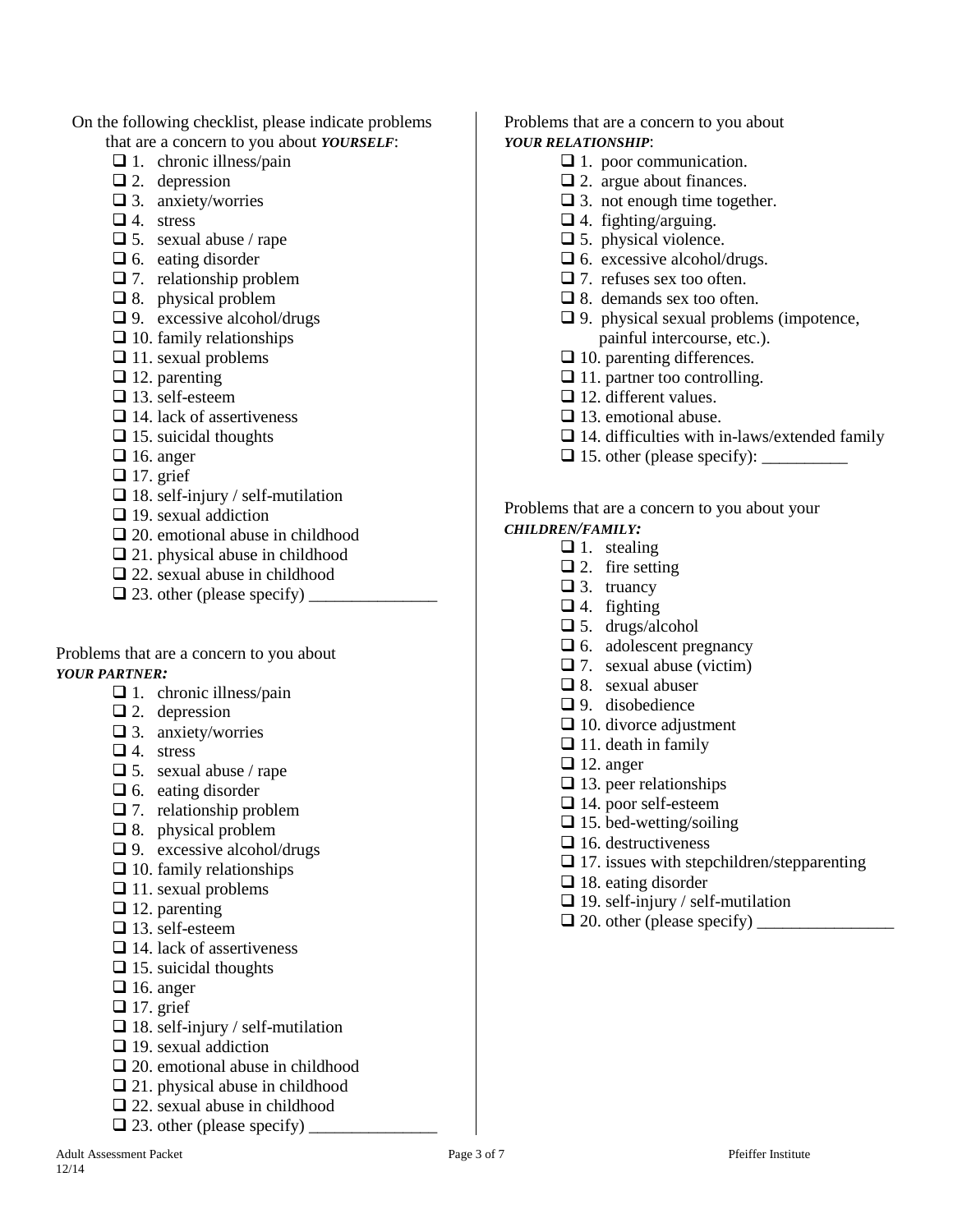# Problems that occurred *IN THE HOUSEHOLD(S) IN WHICH YOU WERE RAISED BEFORE AGE 18*:

- $\Box$  1. alcohol/drug addiction
- $\Box$  2. physical abuse
- $\Box$  3. emotional/verbal abuse
- $\Box$  4. unwanted touching
- $\Box$  5. financial problems
- $\Box$  6. sexual abuse
- $\Box$  7. divorce
- $\Box$  8. lived in foster home
- $\Box$  9. emotional distance
- $\Box$  10. other (please specify)  $\Box$

# Problems that occurred *TO YOU BEFORE AGE 18:*

- $\Box$  1. alcohol/drug addiction
- $\Box$  2. physical abuse
- □ 3. emotional/verbal abuse
- $\Box$  4. unwanted touching
- $\square$  5. financial problems
- $\Box$  6. sexual abuse
- $\Box$  7 divorce
- $\Box$  8. lived in foster home
- □ 9. emotional distance
- $\Box$  10. other (please specify)

 $\overline{\phantom{a}}$  , where  $\overline{\phantom{a}}$  , where  $\overline{\phantom{a}}$  ,  $\overline{\phantom{a}}$  ,  $\overline{\phantom{a}}$  ,  $\overline{\phantom{a}}$  ,  $\overline{\phantom{a}}$  ,  $\overline{\phantom{a}}$  ,  $\overline{\phantom{a}}$  ,  $\overline{\phantom{a}}$  ,  $\overline{\phantom{a}}$  ,  $\overline{\phantom{a}}$  ,  $\overline{\phantom{a}}$  ,  $\overline{\phantom{a}}$  ,  $\overline{\phantom{a}}$  ,

Do you have any concerns about your weight?

 $\Box$  Yes  $\Box$  No

If yes, please describe

Have you struggled with an eating disorder?

 $\Box$  Yes  $\Box$  No

If yes, which one $(s)$ ?

- □ 1. Anorexia
- 2. Bulimia
- 3. Binge Eating
- □ 4. Obesity

How long (length of time)?  $\qquad \qquad$ 

In general, how often do you drink alcohol?

- $\Box$  1. Never
- $\Box$  2. Less than once a month
- 3. About once a week
- $\Box$  4. 2 to 3 days per week
- $\Box$  5. 4 to 6 days per week
- $\Box$  6. Daily

Do you drink more now than you used to?

 $\Box$  Yes  $\Box$  No

Has anyone objected to your drinking?  $\Box$  Yes  $\Box$  No

In general, how often do you use recreational or illicit drugs?

- $\Box$  1. Never
- $\Box$  2. Less than once a month
- 3. About once a week
- $\Box$  4. 2 to 3 days per week
- $\Box$  5. 4 to 6 days per week
- $\Box$  6. Daily

What drugs do you use? \_\_\_\_\_\_\_\_\_\_\_\_\_\_\_\_\_\_\_\_\_\_\_

Do you use drugs more often than you used to?

 $\Box$  Yes  $\Box$  No

Has anyone objected to your drug use?  $\Box$  Yes  $\Box$  No

When was the last time you drank alcohol or used drugs?

\_\_\_\_\_\_\_\_\_\_\_\_\_\_\_\_\_\_\_\_\_\_\_\_\_\_\_\_\_\_\_\_\_\_\_\_\_\_\_\_\_\_\_\_\_

In general, how often do you use tobacco products?

- $\Box$  1. Never
- $\Box$  2. Less than once a month
- □ 3. About once a week
- $\Box$  4. 2 to 3 days per week
- $\Box$  5. 4 to 6 days per week
- $\Box$  6. Daily

Do you use tobacco products more often than you used to?  $\Box$  Yes  $\Box$  No

Has anyone objected to your tobacco use?  $\Box$  Yes  $\Box$  No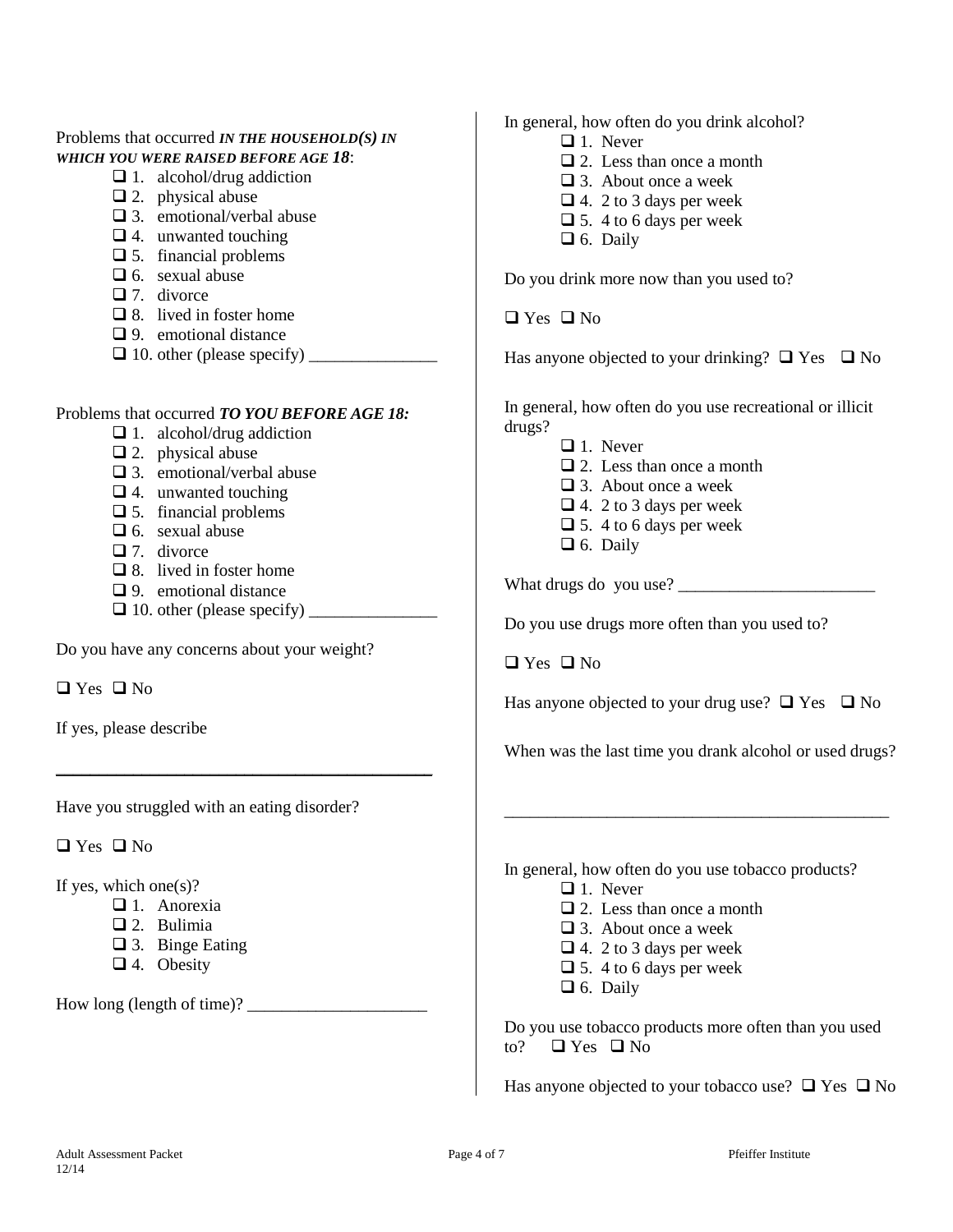**INSTRUCTIONS:** Looking back over the last week, including today, help us understand how you have been feeling.

Read each item carefully and put a check under the category which best describes your current situation. For this questionnaire, work is defined as employment, school, housework, volunteer work, and so forth.

| Outcome Questionnaire $(OQ - 45.2)$                                                                            | <b>Almost</b><br>always | Frequently | <b>Sometimes</b> | Rarely | <b>Never</b> |
|----------------------------------------------------------------------------------------------------------------|-------------------------|------------|------------------|--------|--------------|
| 1. I get along well with others                                                                                |                         |            |                  |        |              |
| 2. I tire quickly.                                                                                             |                         |            |                  |        |              |
| 3. I feel no interest in things                                                                                |                         |            |                  |        |              |
| 4. I feel stressed at work/school.                                                                             |                         |            |                  |        |              |
| 5. I blame myself for things.                                                                                  |                         |            |                  |        |              |
| 6. I feel irritated.                                                                                           |                         |            |                  |        |              |
| 7. I feel unhappy in my marriage/significant relationship.                                                     |                         |            |                  |        |              |
| 8. I have thought of ending my life.                                                                           |                         |            |                  |        |              |
| 9. I feel weak.                                                                                                |                         |            |                  |        |              |
| 10. I feel fearful.                                                                                            |                         |            |                  |        |              |
| 11. After heavy drinking, I need a drink the next morning<br>to get going. (If you do not drink, mark "never") |                         |            |                  |        |              |
| 12. I find my work/school satisfying.                                                                          |                         |            |                  |        |              |
| 13. I am a happy person.                                                                                       |                         |            |                  |        |              |
| 14. I work/study too much.                                                                                     |                         |            |                  |        |              |
| 15. I feel worthless.                                                                                          |                         |            |                  |        |              |
| 16. I am concerned about family troubles                                                                       |                         |            |                  |        |              |
| 17. I have an unfulfilling sex life.                                                                           |                         |            |                  |        |              |
| 18. I feel lonely.                                                                                             |                         |            |                  |        |              |
| 19. I have frequent arguments.                                                                                 |                         |            |                  |        |              |
| 20. I feel loved and wanted.                                                                                   |                         |            |                  |        |              |
| 21. I enjoy my spare time.                                                                                     |                         |            |                  |        |              |
| 22. I have difficulty concentrating.                                                                           |                         |            |                  |        |              |
| 23. I feel hopeless about the future.                                                                          |                         |            |                  |        |              |
| 24. I like myself.                                                                                             |                         |            |                  |        |              |
| 25. Disturbing thoughts come into my mind that I cannot<br>get rid of.                                         |                         |            |                  |        |              |
| 26. I feel annoyed by people who criticize my drinking (or<br>drug use).                                       |                         |            |                  |        |              |
| 27. I have an upset stomach.                                                                                   |                         |            |                  |        |              |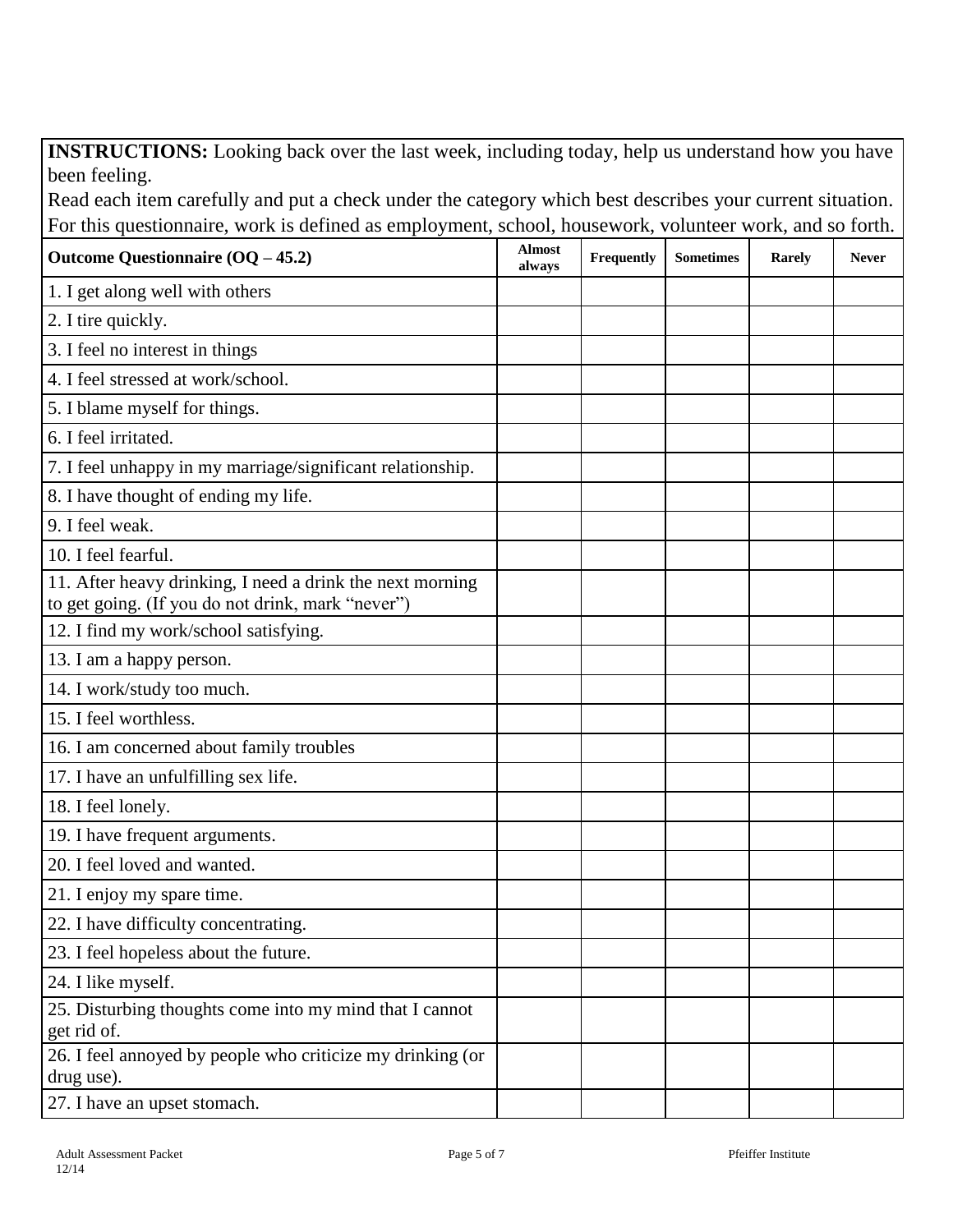| Outcome Questionnaire $(OQ - 45.2)$                                                                     | <b>Almost</b><br>always | Frequently | <b>Sometimes</b> | Rarely | <b>Never</b> |
|---------------------------------------------------------------------------------------------------------|-------------------------|------------|------------------|--------|--------------|
| 28. I am not working/studying as well as I used to.                                                     |                         |            |                  |        |              |
| 29. My heart pounds too much.                                                                           |                         |            |                  |        |              |
| 30. I have trouble getting along with friends and close<br>acquaintances.                               |                         |            |                  |        |              |
| 31. I am satisfied with my life.                                                                        |                         |            |                  |        |              |
| 32. I have trouble at work/school because of drinking or<br>drug use. (If not applicable, mark "never") |                         |            |                  |        |              |
| 33. I feel that something bad is going to happen.                                                       |                         |            |                  |        |              |
| 34. I have sore muscles.                                                                                |                         |            |                  |        |              |
| 35. I feel afraid of open spaces, of driving, or being on<br>buses, subways and so forth.               |                         |            |                  |        |              |
| 36. I feel nervous.                                                                                     |                         |            |                  |        |              |
| 37. I feel my love relationships are full and complete.                                                 |                         |            |                  |        |              |
| 38. I feel that I am not doing well at work/school.                                                     |                         |            |                  |        |              |
| 39. I have too many disagreements at work/school.                                                       |                         |            |                  |        |              |
| 40. I feel something is wrong with my mind.                                                             |                         |            |                  |        |              |
| 41. I have trouble falling asleep or staying asleep.                                                    |                         |            |                  |        |              |
| 42. I feel blue.                                                                                        |                         |            |                  |        |              |
| 43. I am satisfied with my relationships with others.                                                   |                         |            |                  |        |              |
| 44. I feel angry enough at work/school to do something I<br>might regret.                               |                         |            |                  |        |              |
| 45. I have headaches.                                                                                   |                         |            |                  |        |              |

*Complete the following questionnaire if you are in a relationship with a significant other (e.g., spouse, partner, boyfriend, girlfriend)*

*Most persons have disagreements in their relationships. Please indicate the degree of agreement or disagreement between you and your partner for each item on the following list.*

| DAS-R                                              | <b>Always</b><br>agree | <b>Almost</b><br>always<br>agree | <b>Occasionally</b><br>disagree | Frequently<br>disagree | <b>Almost</b><br>always<br>disagree | <b>Always</b><br>disagree |
|----------------------------------------------------|------------------------|----------------------------------|---------------------------------|------------------------|-------------------------------------|---------------------------|
| 1. Religious matters                               |                        |                                  |                                 |                        |                                     |                           |
| 2. Demonstrations of affection                     |                        |                                  |                                 |                        |                                     |                           |
| 3. Making major decisions                          |                        |                                  |                                 |                        |                                     |                           |
| 4. Sex relations                                   |                        |                                  |                                 |                        |                                     |                           |
| 5. Conventionality (correct or proper<br>behavior) |                        |                                  |                                 |                        |                                     |                           |
| 6. Career decisions                                |                        |                                  |                                 |                        |                                     |                           |